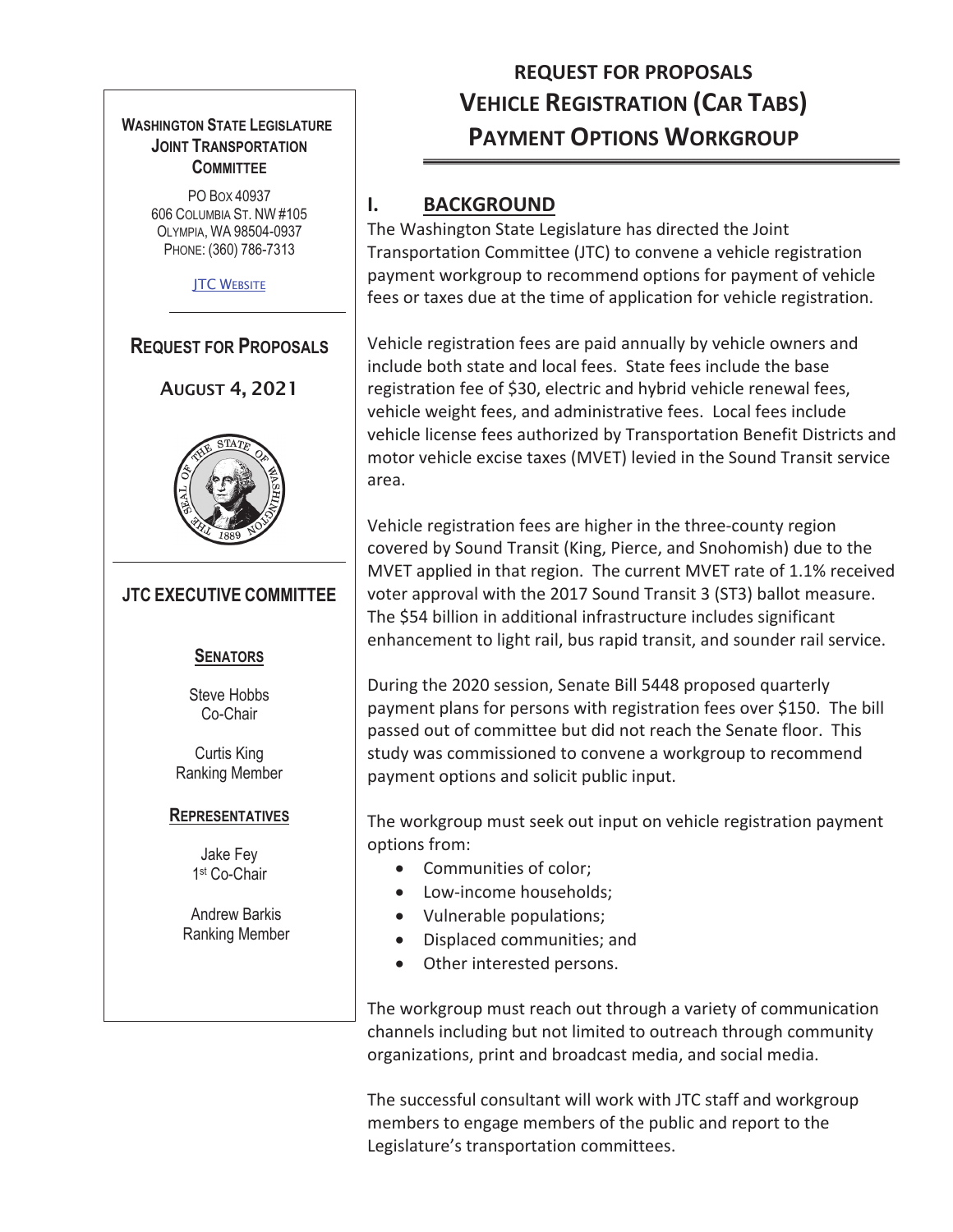#### **II. SCOPE OF WORK**

**Purpose**: The purpose of this study is to convene a vehicle registration payment workgroup (Workgroup) to study and recommend vehicle fee payment options. A robust public feedback process is also envisioned, and that feedback must be incorporated into the Workgroup recommendations.

#### **Vehicle Registration Payment Workgroup**

- The Department of Licensing
- County Auditors
- Vehicle Licensing Subagents
- Local taxing authority imposing vehicle registration fee
- City considering or offering vehicle fee rebate program
- Vehicle owners paying local MVET
- Vehicle owners paying electric vehicle licensing fees
- Advocate for multimodal transportation options

#### **Staff Technical Team**

In addition to the Vehicle Registration Payment Workgroup, a Staff Technical Team (Team) will work with the Consultant as necessary. The Team will include staff from the:

- $\bullet$  ITC
- House and Senate Transportation Committees
- Department of Licensing
- Others as deemed appropriate by the JTC

The Consultant will work with the Team throughout the study on technical items that would not rise to *the level of engaging the Vehicle Registration Payment Workgroup.*

The Consultant will work with the Workgroup and Team throughout the study soliciting input, presenting draft materials before they are shared publicly, and reviewing findings, recommendations, and draft reports.

A final report is due to the House and Senate Transportation Committees by September 30, 2022.

#### **III. TASKS TO BE COMPLETED IN STUDY**

The tasks described below are based on the study proviso included in the 2021-23 transportation budget (SSB 5165). The description of the tasks is not intended to fully encompass the study tasks, but instead provides the Consultant with a potential framework for the study.

**Consultants are encouraged to recommend additions and/or alternatives to better accomplish the study's stated objectives.**

## **TASK 1: FORM, BRIEF, & ENGAGE VEHICLE REGISTRATION PAYMENT WORKGROUP**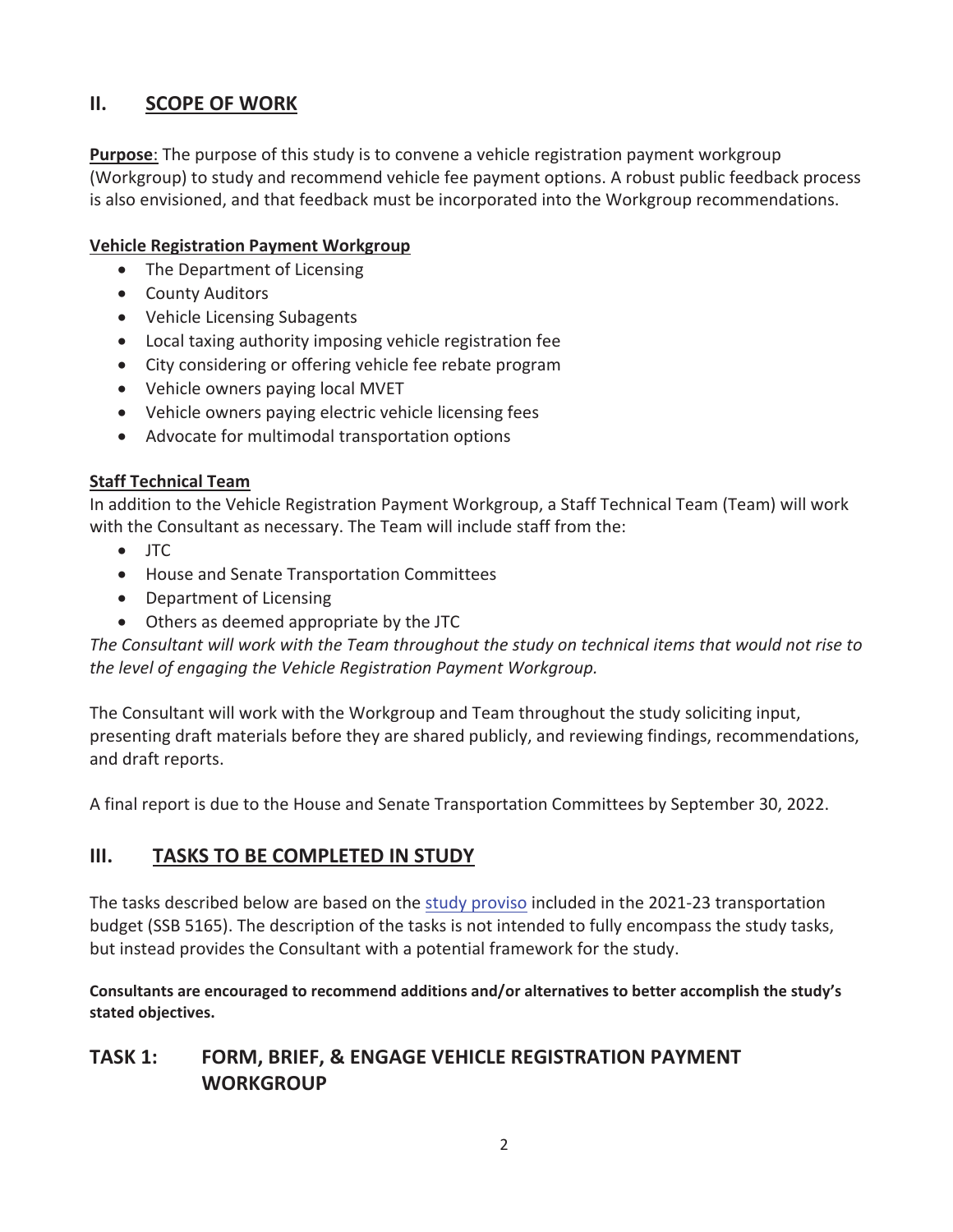One of the main focuses of the study proviso is formation of a vehicle registration payment workgroup (Workgroup). The first step is identification of, and invitations to participate to, potential Workgroup members. The proviso requires that the Workgroup include, but not be limited to, representatives of:

- The Department of Licensing
- County Auditors
- Vehicle Licensing Subagents
- Local taxing authority imposing vehicle registration fee
- City considering or offering vehicle fee rebate program
- Vehicle owners paying local MVET
- Vehicle owners paying electric vehicle licensing fees
- Advocate for multimodal transportation options

The Consultant must hold at least one Workgroup meeting prior to any public outreach to fully brief the Workgroup on the study workplan and provide relevant background information.

The Consultant must provide a briefing on best and promising practices related to paying taxes and fees in installments utilized by the public and private sectors; the briefing should utilize, but does not need to be limited to information contained within, the sources noted in Section IX "HELPFUL RESOURCES". *Note: the Consultant is not expected to have expertise in the area of paying taxes and fees in installments, but rather to be able to synthesize and summarize information on the topic for use for and by the Workgroup.*

The consultant will also likely need to meet separately with subsets of Workgroup members to discuss specific items named in the proviso in more detail including:

- $\bullet$  rebates
- fee structures and revenue allocation
- systems and processes necessary to allow agents and subagents to determine if a vehicle owner has paid all taxes and fees prior to renewal of a vehicle registration

Deliverables: Fully staffed Workgroup as required by the Proviso; Workgroup briefing; Engagement with Workgroup

## **TASK 2: PUBLIC ENGAGEMENT**

For Task 2 the Consultant will facilitate Workgroup outreach to members of the public who are interested in new options for payment of vehicle licensing fees. The Consultant's proposal should include a plan detailing strategies to conduct the outreach. Communication channels must include, but not be limited to, outreach through community organizations, print and broadcast media, and social media.

Outreach must be targeted to include:

- Communities of color;
- Low-income households;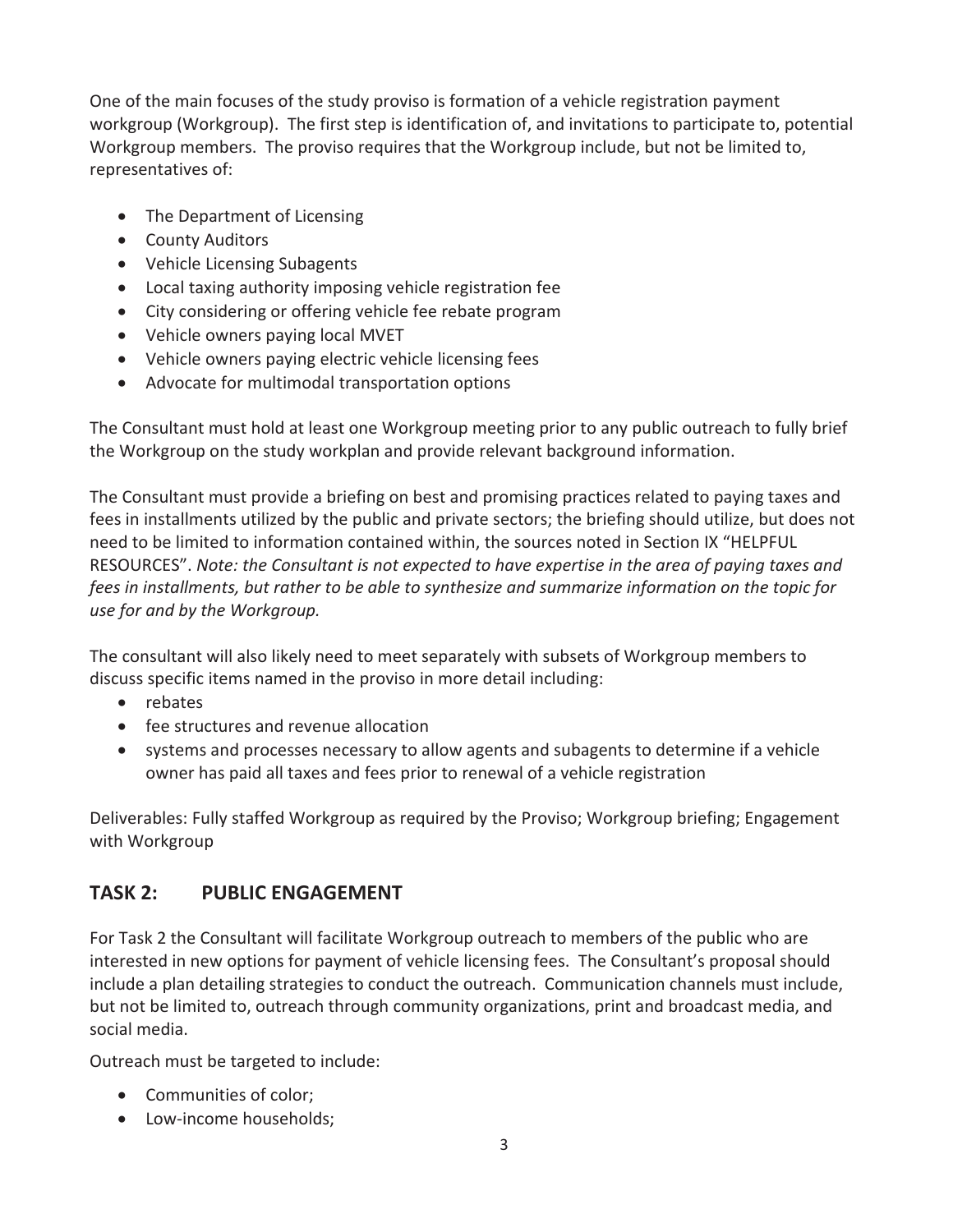- Vulnerable populations;
- Displaced communities; and
- Other interested persons.

Deliverable: Documentation of outreach methodology and volume of public response by demographics

## **TASK 3: DOCUMENTATION AND ANALYSIS OF PUBLIC INPUT**

For Task 3 the Consultant will report on the public input gathered by the Workgroup and analyze the results and implications of that input.

Deliverable: The Consultant will work with the JTC Project Manager to determine how best to report findings from the public input process

## **TASK 4: DRAFT RECOMMENDATIONS**

For Task 4 the Consultant will provide draft recommendations for Workgroup consideration to include, but not be limited to:

- Options to provide or encourage rebates to vehicle owners who pay vehicle licensing fees due at the time of registration or renewal;
- An agreed upon service fee structure for vehicle registration payment plans;
- An agreed upon service fee revenue allocation method;
- A process to allow agents and subagents to determine if a vehicle owner has paid all taxes and fees prior to renewal of a vehicle registration;
- Options to reduce impacts to communities of color, low-income households, vulnerable populations, and displaced communities.

The consultant should continue to engage with the Workgroup, or subsets of Workgroup members as necessary, as it develops the draft recommendations.

Deliverable: Draft report chapter

## **TASK 5: RECOMMENDATION FINALIZATION**

The Consultant will engage the Workgroup members in meetings, interviews, focus groups, surveys, or other methods as determined by the Consultant and the JTC Project Manager to synthesize the final recommendations.

Deliverable: Draft report chapter incorporating final Workgroup recommendations

## **TASK 6: PRESENT RESEARCH AND FINDINGS**

The Consultant will attend and provide study updates at the following meetings:

• December 16, 2021 JTC meeting in Olympia to provide a study overview and progress report to the full JTC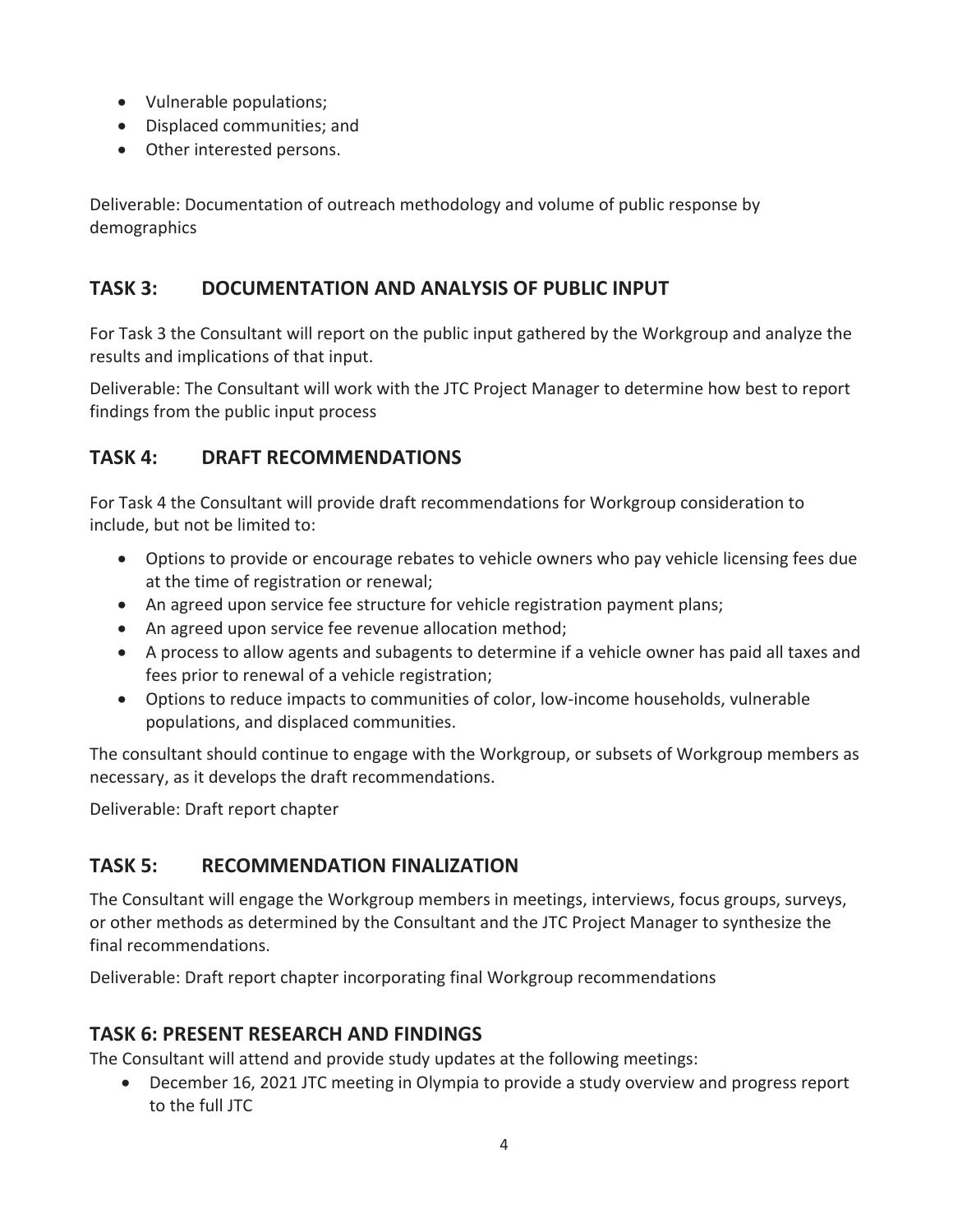- September 2022 JTC meeting to present the findings and recommendations from the Draft Final Report
- One presentation each to the House and Senate Transportation Committees during the 2023 legislative session, at the Committees' discretion. These two presentations would likely occur on the same day in January or February 2023. The consultant would provide an overview of the study findings and recommendations.

#### **TASK 7: DRAFT AND FINAL REPORTS**

The Consultant will prepare a draft report for the study that includes an Executive Summary highlighting study findings and recommendations as well as the deliverables described above in Tasks  $1 - 5.$ 

The Consultant must deliver the draft report to the JTC Project Manager, Workgroup, and Team by July 15, 2022. Workgroup comments and suggestions must be considered for incorporation into the draft final report and delivered to the JTC by September 1, 2022. The draft final report is not final until the four JTC Executive Committee Members have voted to accept it. The final report is due to the House and Senate Transportation Committees on September 30, 2022.

The Consultant shall work with the JTC Project Manager on review of the draft reports and incorporate any needed changes.

Deliverable: Draft and final reports

#### **IV. CONTRACT DELIVERABLES**

The successful Consultant will provide the following services and deliverables:

- 1. The Consultant shall work with JTC staff to refine the technical approach in your proposal into a draft workplan. The Consultant will present the draft workplan at the first Workgroup meeting. Based on input from the Workgroup the Consultant will finalize the workplan with any changes necessary based on additional information. The work plan shall include:
	- Specific steps detailing how this study will be carried out;
	- The specific tasks to be performed and by whom;
	- The expected duration and level of effort in hours by person;
	- The specific data that will be needed, along with data sources; and,
	- A schedule for performing the tasks.

The JTC will review, comment on, and approve this work plan. Any subsequent changes to the work plan shall also require approval by the JTC.

2. In conducting the study, the Consultant shall coordinate and facilitate the Team and Workgroup meetings. The Consultant shall provide all meeting materials. JTC staff will be responsible for securing meeting locations and providing food and refreshments for any in-person meetings.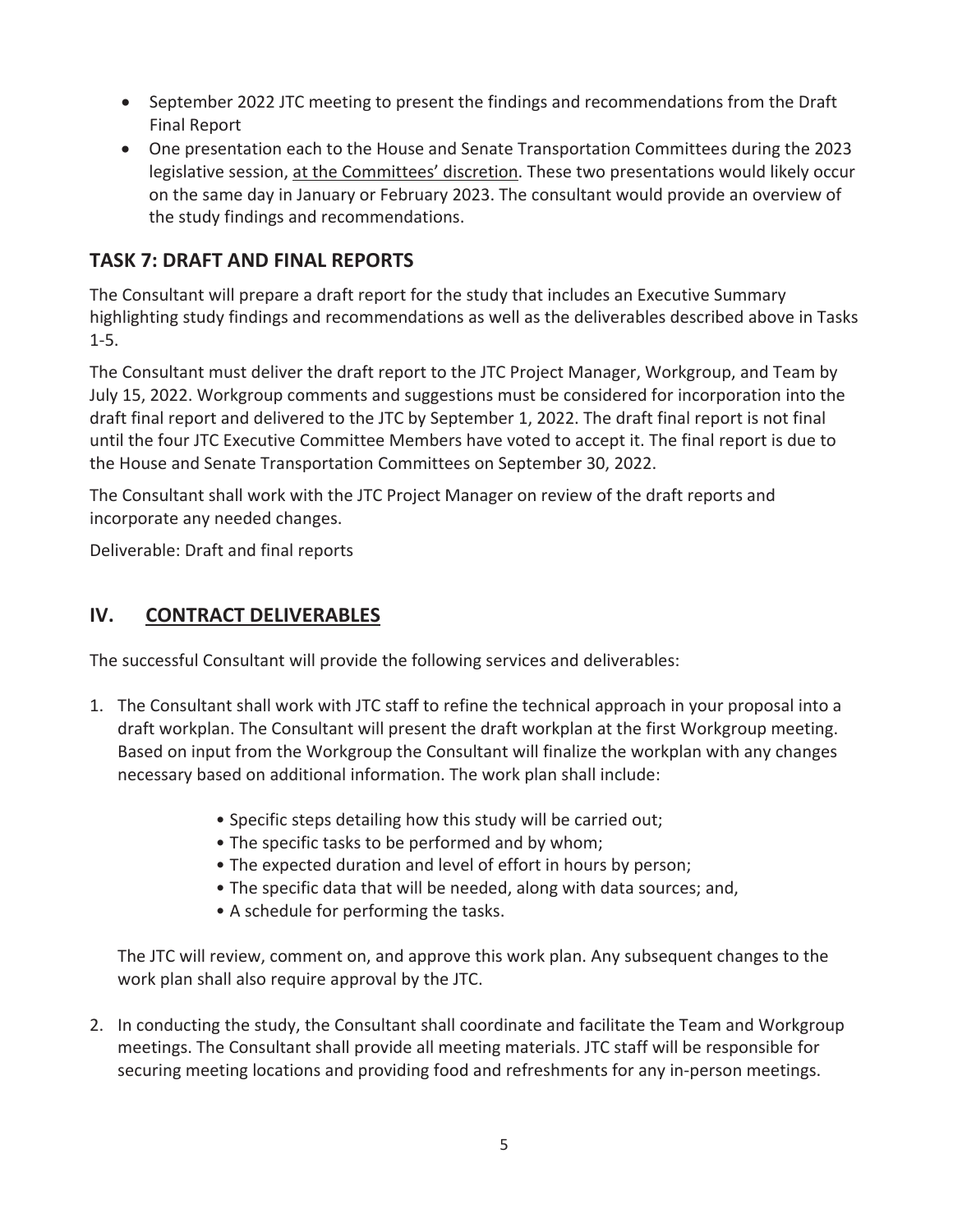- 3. The Consultant Project Manager shall have, at a minimum, twice-monthly scheduled conference calls with the JTC Project Manager. Full or partial Consultant team conference calls may be scheduled as needed.
- 4. The Consultant shall prepare and present to the JTC Project Manager, monthly written progress reports that address and summarize the issues in the Consultant's contracted Scope of Work and Work Plan.
- 5. The Consultant shall prepare draft deliverables as described above in Tasks 1-7. The Consultant shall present a draft to the JTC Project Manager and Workgroup for comments and suggestions. The Consultant shall work with the JTC Project Manager on review of the draft deliverables and PowerPoints and incorporate any needed changes.
- 6. The Consultant shall present a draft report to the JTC Project Manager and Workgroup by July 15, 2022, for comments and suggestions. The Consultant shall work with the JTC Project Manager on review of the draft report and incorporate any needed changes.
- 7. The Consultant shall submit the draft final report by September 1, 2022. The draft final report is not final until the four JTC Executive Committee Members have voted to accept it.
- 8. The Consultant may be requested to make a presentation to the House and Senate Transportation Committees during the 2023 legislative session. The decision will be up to the chairs of the House and Senate Transportation Committees.
- 9. The Consultant must deliver the approved Final Report in an electronic format suitable for printing and web-based distribution (PDF).

## **V. OVERSIGHT AND ADMINISTRATIVE RESPONSIBILITY**

The JTC will have prime oversight for this study. The clients of this study are the four JTC Executive Committee Members (the Chairs and Ranking Members of the House and Senate Transportation Committees), who are represented in day-to-day study activities by the JTC Project Manager. JTC staff will be responsible for the following activities:

- Prepare, publish and administer the RFP process;
- Coordinate the Consultant selection process and negotiate the contract;
- Administer the contract (review and approve invoices, ensure deadlines and contract requirements are being met, etc.);
- Attend regularly scheduled briefings with Consultant;
- Receive, evaluate and edit Consultant products; and,
- Oversee communications and meetings between JTC, the Consultant, the Workgroup, and Team.

## **VI. MINIMUM QUALIFICATIONS**

• Bidder must be licensed to do business in the state of Washington.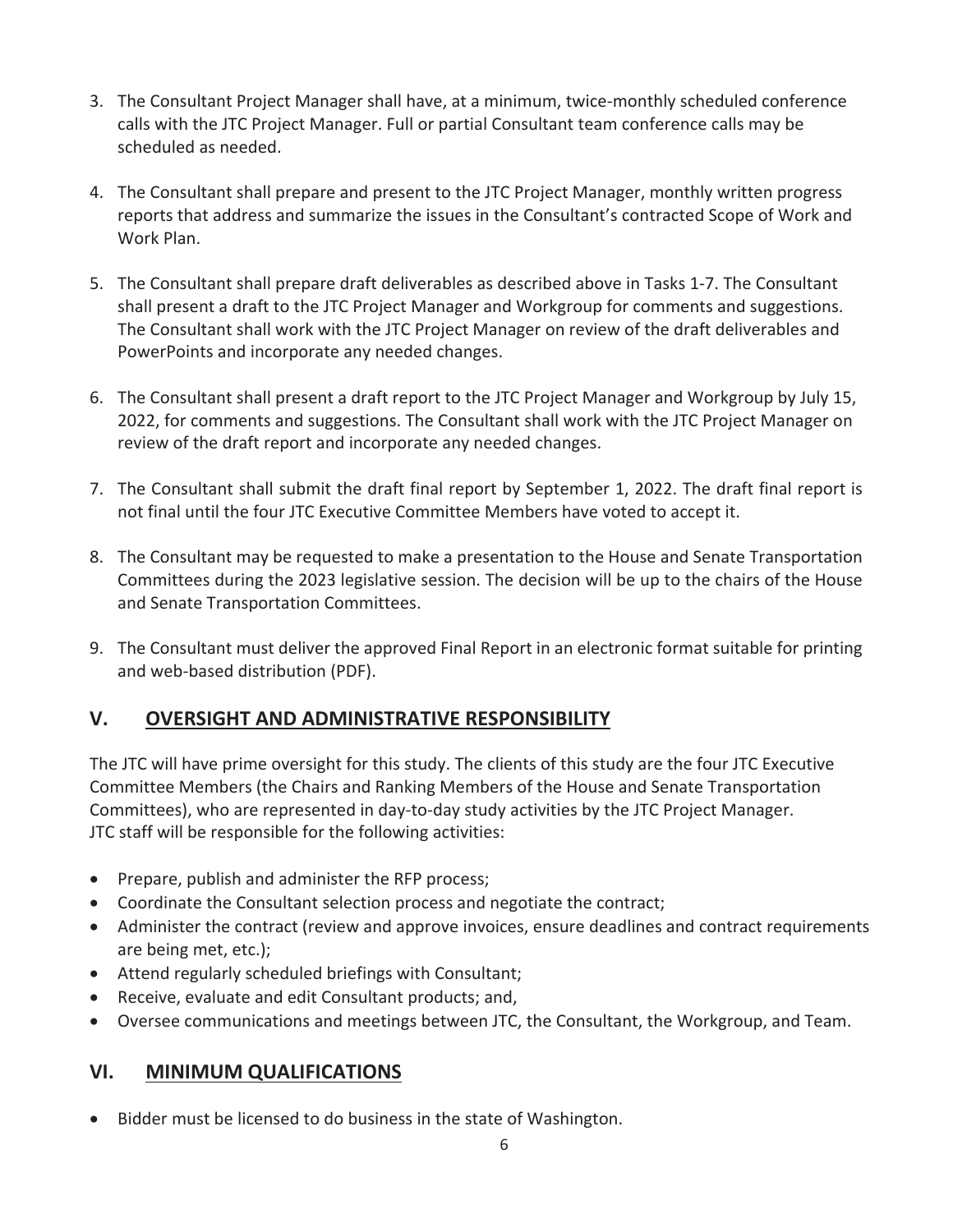• JTC shall also examine Bidder for responsibility. Responsibility shall include such measures as insurance coverage that meets state requirements, references, prior experience and satisfaction of existing clients, and other information related to responsibility.

## **VII. DEFINITIONS**

- **•** Apparently Successful Bidder or Apparently Successful Consultant the Bidder or Consultant selected as the most qualified entity to perform the stated services.
- x **Bidder or Consultant –** an entity intending to submit or submitting a proposal for the project.
- **JTC** Joint Transportation Committee, a Washington State legislative agency governed by an Executive Committee comprised of the Chairs and Ranking Members of the House and Senate Transportation Committees. JTC shall mean the Executive Committee, Committee Coordinator, Project Manager, and/or any other staff of the JTC.
- **JTC Coordinator** the Chief Executive Officer of the Joint Transportation Committee.
- **•** RFP this Request for Proposals, any addendum or erratum thereto, Bidder's written questions and the respective answers, and any related correspondence that is addressed to all Bidders.
- **Contract definitions** are provided in the State of Washington General Terms and Conditions for personal services contracts in Exhibit A.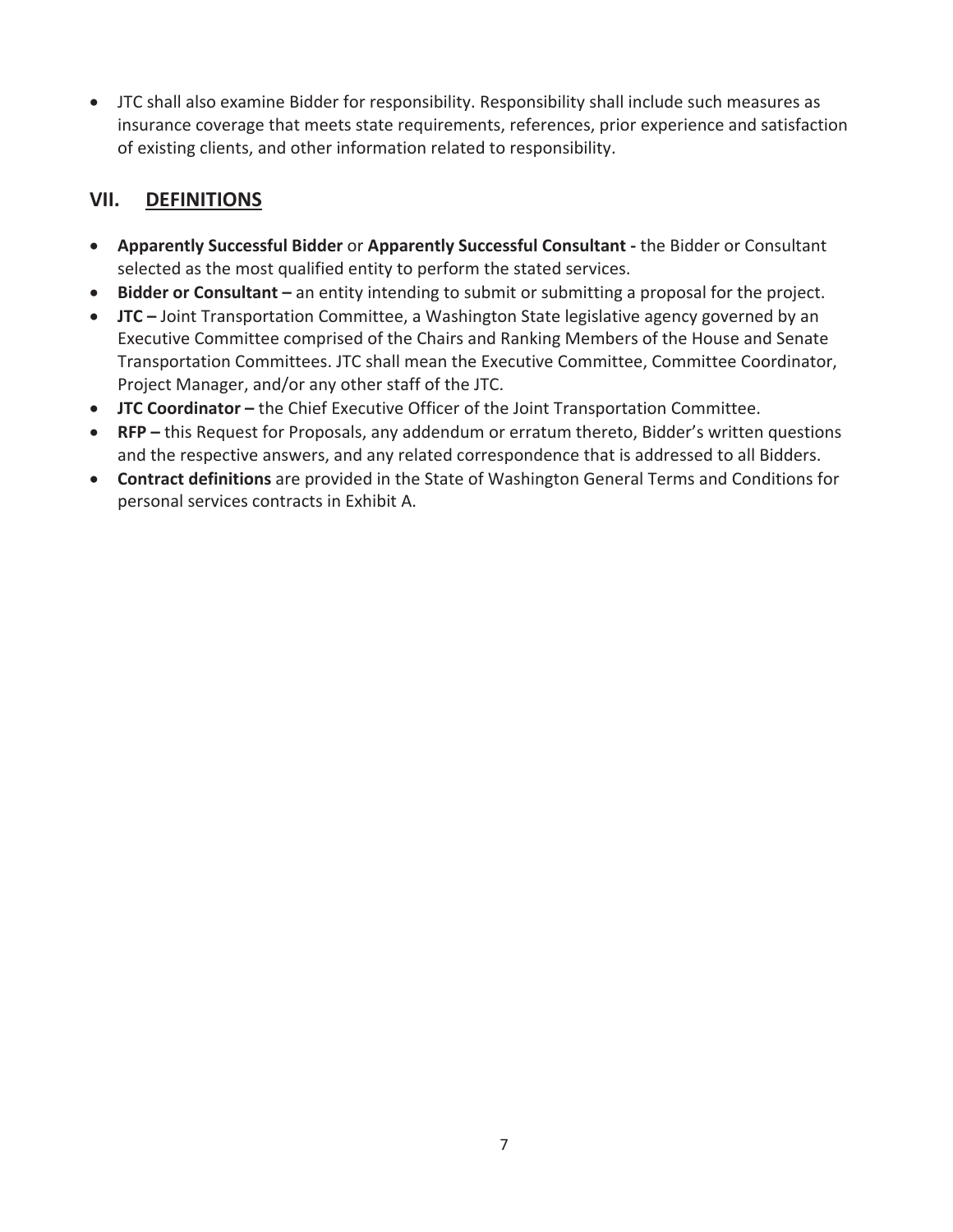## **VIII. PROVISO**

Below is the budget proviso language for this study from Sec. 204 of the 2021-23 transportation budget (SSB 5165).

(1)(a) \$250,000 of the motor vehicle account—state appropriation is for the joint transportation committee to convene a vehicle registration payment work group to study and recommend new options for payment of vehicle fees or taxes due at the time of application for vehicle registration.

(b) The work group must consist of, but is not limited to, the following members: A representative of the department of licensing, a representative of county auditors, a representative of subagents, a representative of local taxing authorities imposing a fee or tax due at the time of application for vehicle registration, a representative of a city offering or considering a rebate program for vehicle fees or taxes due at the time of application for vehicle registration, a representative of vehicle owners subject to a motor vehicle excise tax, a representative of vehicle owners subject to an electric car or transportation electrification fee, and an advocate for multimodal transportation options. Work group members are eligible for reimbursement or allowance for expenses pursuant to RCW 43.03.220.

(c) The work group must engage with members of the public who are interested in new options for payment of fees or taxes due at the time of application for vehicle registration, including persons from communities of color, low-income households, vulnerable populations, and displaced communities. Input from members of the public must inform the work group's recommendations. The work group must notify members of the public of opportunities to engage through a variety of communication channels including, but not limited to, the following: Outreach through community organizations, print and broadcast media, and social media.

(d) The work group's recommendations must include, but are not limited to, the following:

(i) Options to provide or encourage rebates to vehicle owners who pay taxes and fees due at the time of application for vehicle registration;

(ii) An agreed upon service fee structure for vehicle registration payment plans;

(iii) An agreed upon service fee revenue allocation method;

(iv) A process to allow agents and subagents to determine if a vehicle owner has paid all taxes and fees due prior to renewal of a vehicle registration;

(v) Options for reducing revenue loss due to missed payments, transfer of the certificate of title, or registration of a vehicle out of state; and

(vi) Options to reduce impacts to communities of color, low income households, vulnerable populations, and displaced communities.

(e) A report of the work group's findings and recommendations is due to the transportation committees of the legislature by September 30, 2022.

## **IX. HELPFUL RESOURCES**

The following resources are provided for convenience and additional background for preparation of proposals. These resources are not exhaustive and should not be solely relied upon to form the basis of a proposal or any subsequent recommendations.

SB 5448, Concerning payment plans for certain vehicle fees and taxes 2020 Vehicle Registration Payment Plans Report, Department of Licensing SB 6606, Concerning regional transit authorities Vehicle Subagents Study, JTC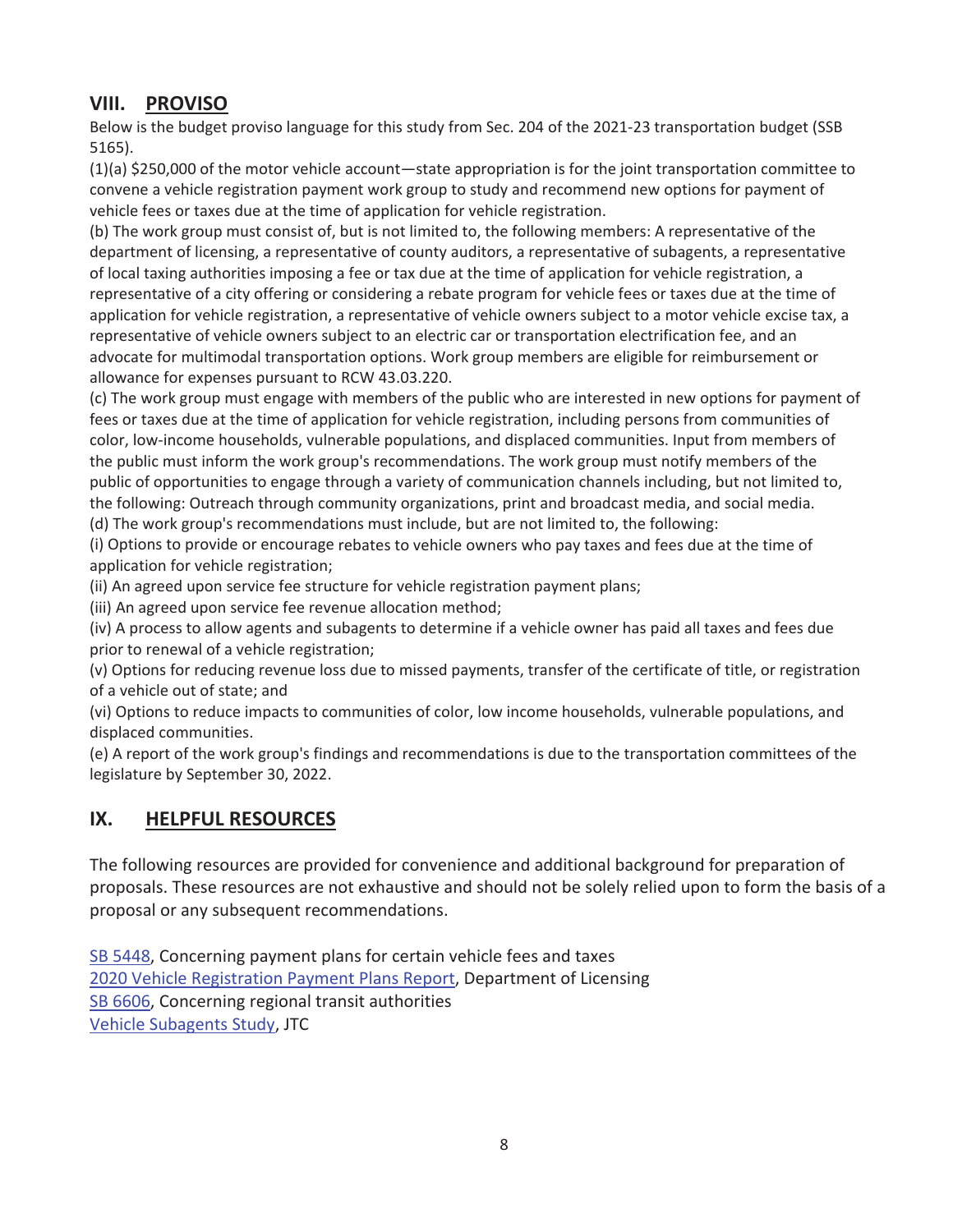#### **X. PROJECT BUDGET**

The budget for this project shall not exceed a maximum of **\$ 245,000**. Any resulting contract for this project will be subject to the standard state of Washington General Terms and Conditions for personal services contracts. A copy is attached to this RFP as Exhibit A.

#### **XI. INSTRUCTION TO BIDDERS**

#### **A. SUBMISSION OF PROPOSAL**

#### **NOTE: All times listed below refer to local time in Olympia, Washington.**

- 1. A Letter of Intent to Bid must be submitted by 5:00 p.m. on **August 18, 2021** to sonia.plasencia@leg.wa.gov and must include company name, address and email address.
- 2. Bidders must submit proposals in PDF format as an email attachment and/or as a link where the PDF file can be downloaded.
- 3. Bidders must provide two samples of previous work similar to this type in PDF format as an email attachment and/or as a link where the PDF file(s) can be downloaded.
- 4. Proposals are due no later than **5:00 p.m. (local time in Olympia) on September 1, 2021**. Late proposals will not be accepted and will be automatically disqualified. Proposals should be submitted to Sonia Plasencia, RFP Coordinator – sonia.plasencia@leg.wa.gov.
- 5. Selected bidders will be required to participate in oral interviews on **September 15, 2021** at JTC's offices in Olympia at the bidder's expense or via video conference. Selected bidders will be notified of the time and place of their scheduled interview and presentation.
- 6. JTC will not be liable for any costs associated with preparation and presentation of a proposal submitted in response to this RFP. The Bidder assumes responsibility for the travel and associated costs of Bidder personnel as they relate to bidding on this project.
- 7. In the event it becomes necessary to revise any part of this RFP, an addendum or erratum will be provided to all Bidders who submitted a Letter of Intent to bid.
- 8. After submission, Bidders will not be allowed to amend their proposal. Responses consisting solely of marketing material are not acceptable and will be rejected.
- 9. Questions regarding this RFP should be directed to Sonia Plasencia, RFP Coordinator, as the single point of contact for this solicitation, **by email only** to sonia.plasencia@leg.wa.gov . Inquiries concerning clarification of some aspect of the RFP will be accepted beginning at 9:00 a.m. on **August 4***.* No inquiries concerning the RFP will be accepted after 5:00 p.m., on **August 18***.* Responses to questions will be posted at http://leg.wa.gov/JTC/Pages/RFPs.aspx within three business days. By **August 23***,* all responses to inquiries will be posted and transmitted to all Bidders who have submitted a Letter of Intent to Bid.

#### **B. LETTER OF SUBMITTAL**

The Letter of Submittal and the attached Certification and Assurances form (Exhibit B) must each be signed and dated by a person authorized to legally bind the Bidder to a contractual relationship, e.g., the President or Executive Director if a corporation, the managing partner if a partnership, or the proprietor if a sole proprietorship. Along with introductory remarks, the Letter of Submittal is to include by attachment the following information about the Bidder and any proposed subcontractors:

- 1. Name, address, principal place of business, telephone number, and fax number/email address of legal entity or individual with whom contract would be written.
- 2. Name, address, and telephone number of each principal officer (President, Vice President, Treasurer, Chairperson of the Board of Directors, etc.).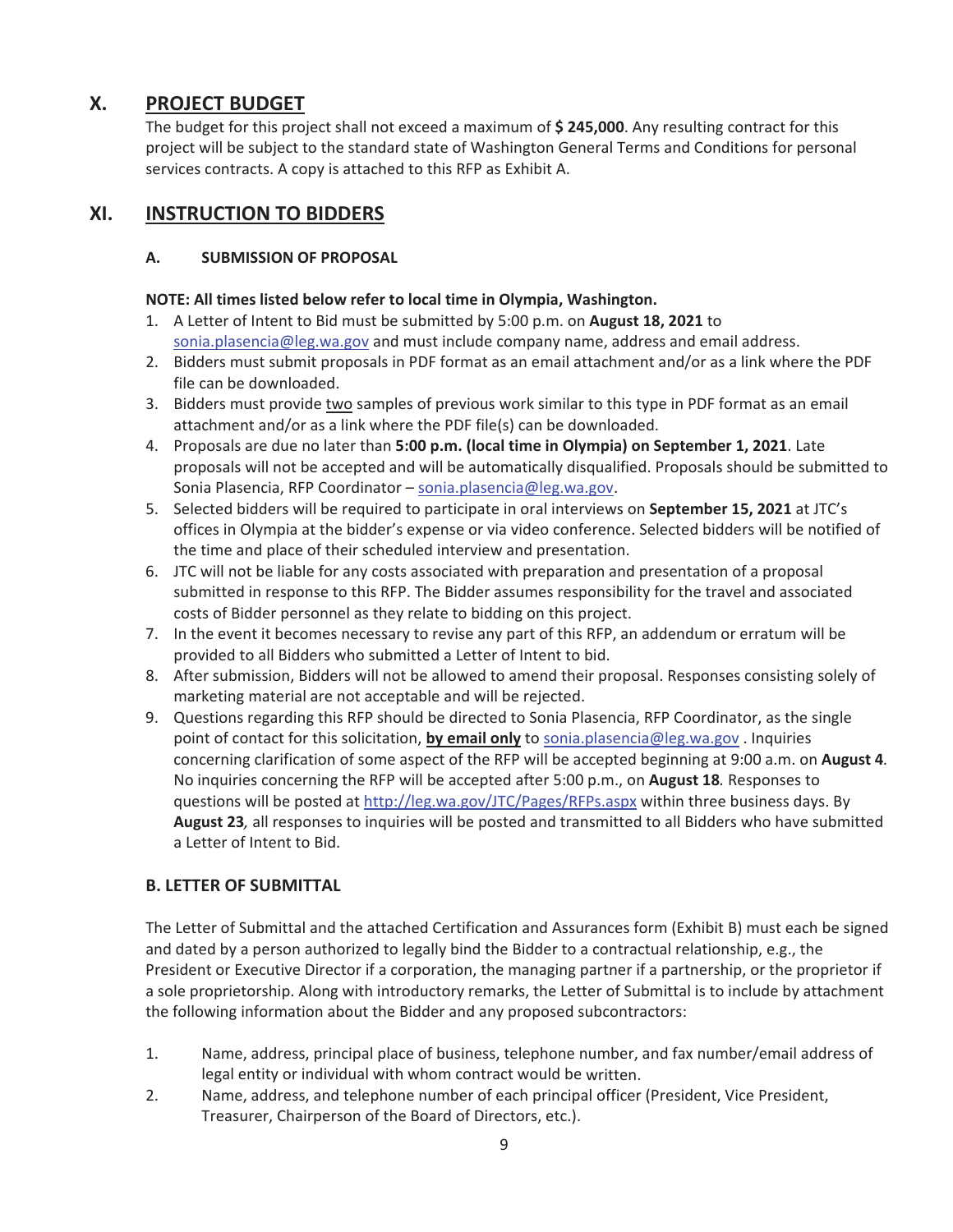- 3. Legal status of the Bidder (sole proprietorship, partnership, corporation, etc.) and the year the entity was organized to do business as the entity now substantially exists.
- 4. Federal Employer Tax Identification number or Social Security number and the Washington Uniform Business Identification (UBI) number issued by the state of Washington Department of Revenue.
- 5. Location of the facility from which the Bidder would operate.
- 6. The names of any Washington State employees or former Washington State employees employed or on the firm's governing board as of the date of the proposal. Include their position and responsibilities within the Consultant's organization. If following a review of this information, it is determined by the JTC that a conflict of interest exists, the Bidder may be disqualified from further consideration for the award of a contract.

#### **C. DIVERSE BUSINESS INCLUSION PLAN**

Responders will be required to submit a Diverse Business Inclusion Plan (Exhibit C) with their proposal. In accordance with legislative findings and policies set forth in RCW 39.19, the state of Washington encourages participation in all contracts by firms certified by the office of Minority and Women's Business Enterprises (OMWBE), set forth in RCW 43.60A.200 for firms certified by the Washington State Department of Veterans Affairs, and set forth in RCW 39.26.005 for firms that are Washington Small Businesses. Participation may be either on a direct basis or on a subcontractor basis. However, no preference on the basis of participation is included in the evaluation of Diverse Business Inclusion Plans submitted, and no minimum level of minority- and women-owned business enterprise (MWBE), Washington Small Business, or Washington State certified Veteran Business participation is required as a condition for receiving an award.

#### **D. PROPOSAL FORMAT**

The proposal must be submitted in PDF format and be printable on eight and one-half by eleven (8  $1/2x11$ ) inch paper. The five major sections of the proposal are to be submitted in the order noted below:

- 1. Letter of Submittal, including signed Certifications and Assurances (Exhibit B).
- 2. Technical Approach
	- The Technical Approach should respond to Tasks 1-7 in Section III of this RFP, and not exceed ten pages. This page limitation does not include resumes, qualifications, work samples, the Letter of Submittal or signed Certifications and Assurances form; and this page limit is only applicable to the Technical Approach for Tasks 1-7 in Section III.
	- x The Technical Approach should describe the approaches, methodologies, and techniques that will be used to undertake each of these tasks and produce the deliverables; and shall identify each person responsible for each task. It should describe in as much detail as possible the anticipated tasks, levels of effort, schedules, and coordination work required to undertake the Tasks.
- 3. Management Approach
	- x The Management Approach shall describe how your firm proposes to organize, manage, control, and report on the status of the study. Identify all critical milestones. It should include the following:
		- o A statement of qualifications to conduct this work.
		- $\circ$  Identification of the individual(s) who will do the actual work being proposed, with attached professional resumes. Please keep resumes as concise as possible.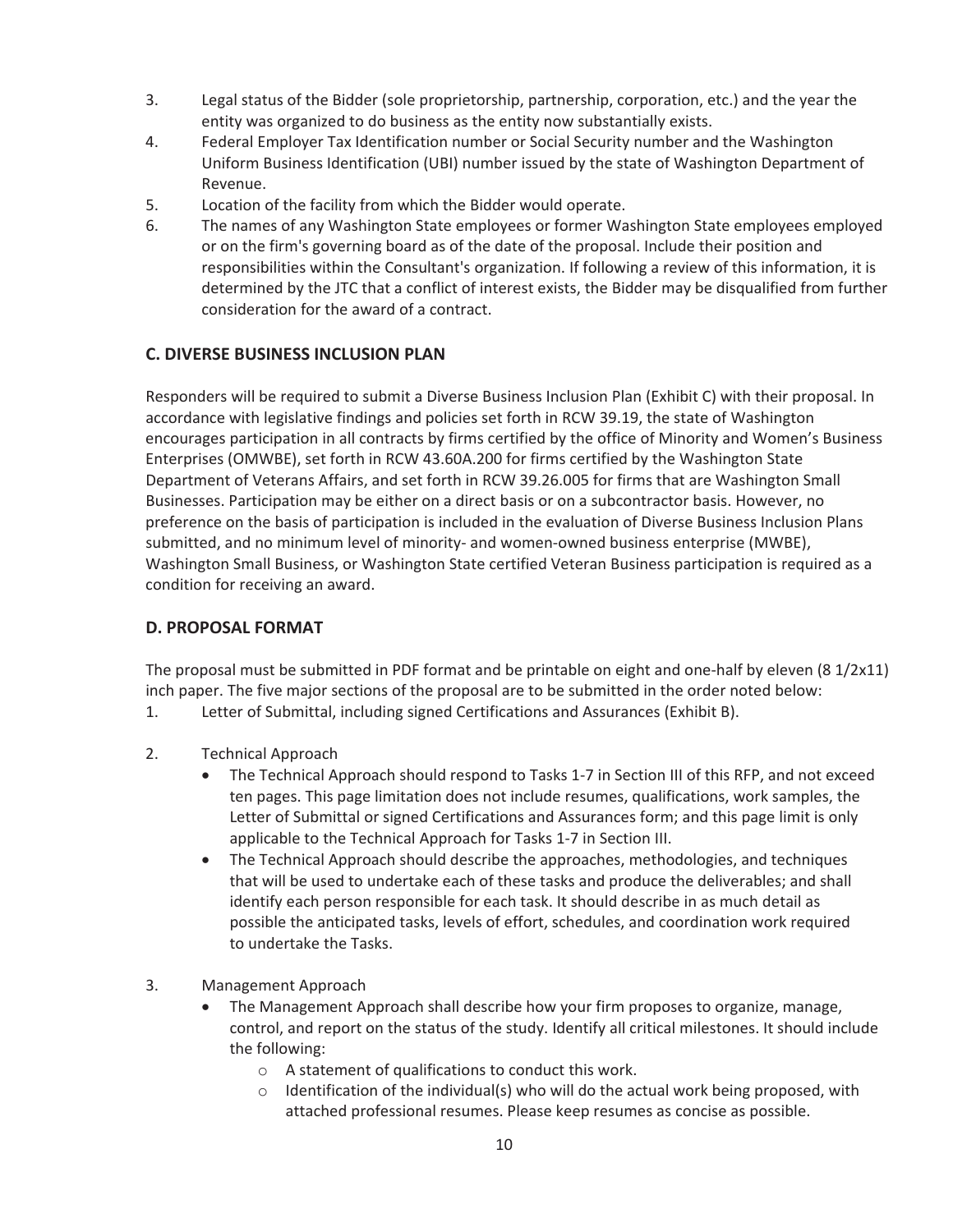- o An organization chart indicating the lines of authority for all personnel involved in performance of the potential contract.
- $\circ$  A description of staff responsibilities and the amount of time they will devote to the project by task or topic area.
- Bidders must include two samples of previous work similar to this type of project as electronic copies on a flash drive.
- 4. Cost Approach
	- The total cost of this work shall be documented in a detailed budget, including direct and indirect labor, travel, and any other expenses (itemized). The cost description shall identify projected work hours and hourly rate(s) for each employee, by name and task, who will be assigned to this project.
- 5. References
	- Include three references with whom your firm and the proposed Consultant Project Manager has done similar work. For each reference, include name, title, organization, address, phone number and email address. References shall not include staff of the Joint Transportation Committee, nor Washington State House or Senate Transportation Committee staff.
- 6. Diverse Business Inclusion Plan (Exhibit C)

## **XII. EVALUATION CRITERIA**

Proposals will be reviewed and evaluated by a panel selected by the JTC. After the initial evaluations, the JTC will select a small group of Bidders as finalists for oral interviews and presentations to the evaluation panel. Commitments made by the Bidder at the oral interview, if any, will be considered binding. The score from the oral presentation will be considered independently and will determine the apparently successful bidder.

Written proposals submitted in response to this RFP will be evaluated and weighted on the following three categories. This evaluation will be used solely for selecting Bidders to be invited for interviews.

- Technical Approach (50%)
	- o Proposed project approach and methodology
	- o Quality of work plan
	- o Feasibility of proposed schedule
	- o Description of proposed deliverables
- Management Approach (40%)
	- o Project team structure internal controls
	- o Staff qualifications & resumes
	- $\circ$  Relevant experience with projects of similar complexity & type
	- o Other applicable experience
- $\bullet$  Cost Approach (10%)
	- o Quality of detailed budget
	- o Reasonableness of cost approach
	- o Total project cost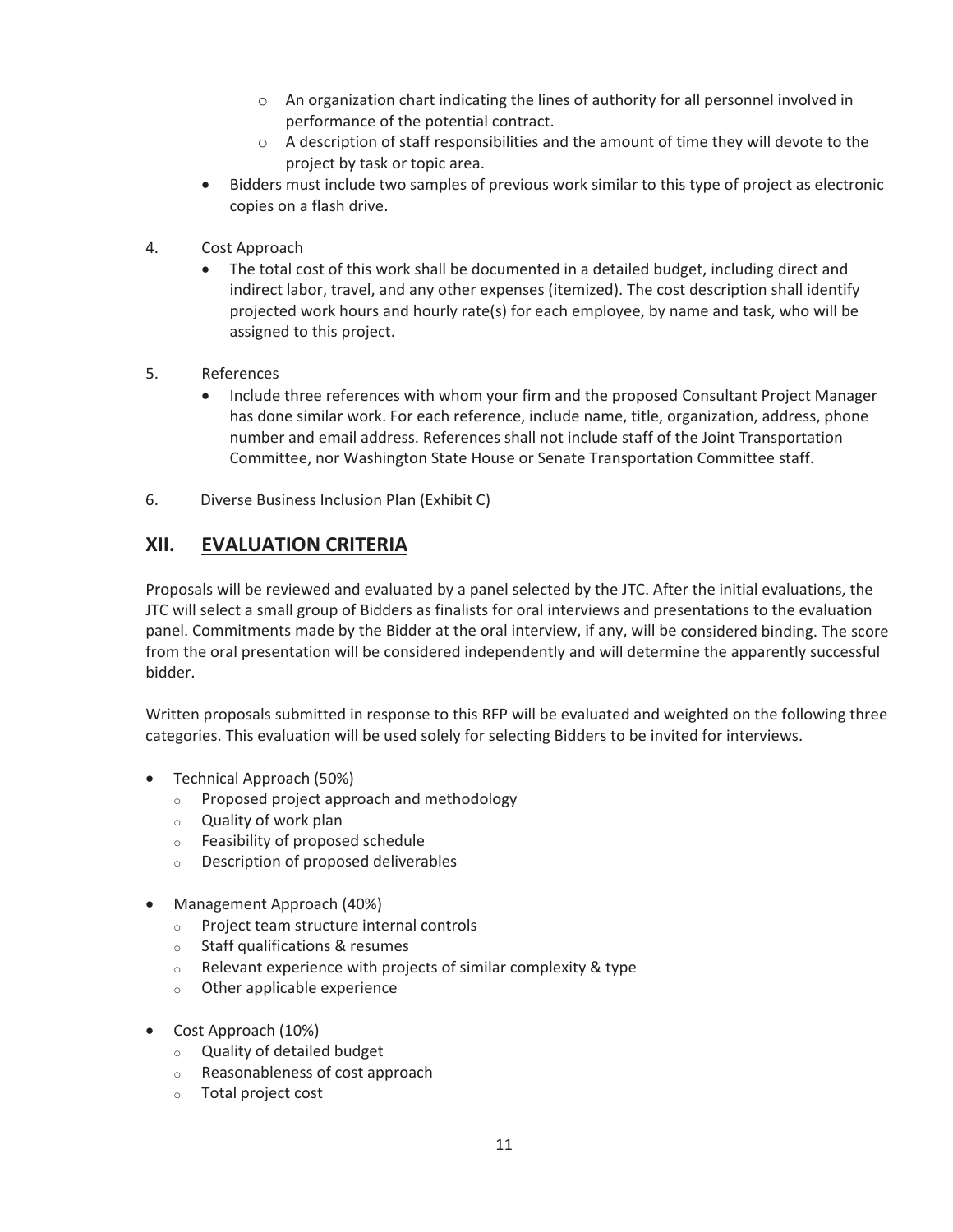#### **XIII. ESTIMATED SCHEDULE OF ACTIVITIES**

Letters of Intent to Bid due<br>
August, 18, 2021 Due date for proposals and the september 1, 2021 Oral Interviews **Called Accord 2021** September 15, 2021 Announce apparently successful Bidder **Approximately September 21, 2021** Estimated contract start date **Solution** Corresponding Corresponding Corresponding Corresponding Corresponding Corresponding Corresponding Corresponding Corresponding Corresponding Corresponding Corresponding Correspondin Presentation to JTC in Olympia **December 16, 2021 JTC meeting** Submit draft report to JTC staff July 15, 2022 Final report draft due to JTC September 1, 2022 Present draft final report to JTC in Olympia September 2022, JTC meeting Final report submitted to House and Senate September 30, 2022 Transportation Committees

Kick-off meeting with Workgroup Approximately the week of October 18, 2021

#### **XIV. JTC RIGHTS**

- 1. Determination of clarity and completeness in the responses to any of the provisions in this RFP will be made solely by the JTC. The JTC reserves the right to require clarification, additional information, and materials in any form relative to any or all of the provisions or conditions of this RFP.
- 2. The JTC reserves the right to reject any or all proposals at any time prior to the execution of a contract acceptable to the JTC, without any penalty to the JTC.
- 3. The JTC intends to award the contract to the Bidder with the best combination of attributes based on the evaluation criteria listed in Section XII of this RFP. This RFP does not, however, obligate the JTC to contract for services herein.
- 4. Should the JTC fail to negotiate a contract with the Apparently Successful Bidder, the JTC reserves the right to negotiate and contract with the next most qualified Bidder.
- 5. The JTC reserves the right to waive specific terms and conditions contained in this RFP.
- 6. It shall be understood by Bidders that their proposal is predicated upon acceptance of all terms and conditions contained in this RFP unless the Bidder has submitted exceptions as allowed in the Certifications and Assurances form, Exhibit B to this solicitation. In no event is a Bidder to submit its own standard contract terms and conditions in response to this solicitation.
- 7. The JTC reserves the right, at its sole discretion, to waive minor administrative irregularities contained in any Bidder's proposal.

Thank you for your interest.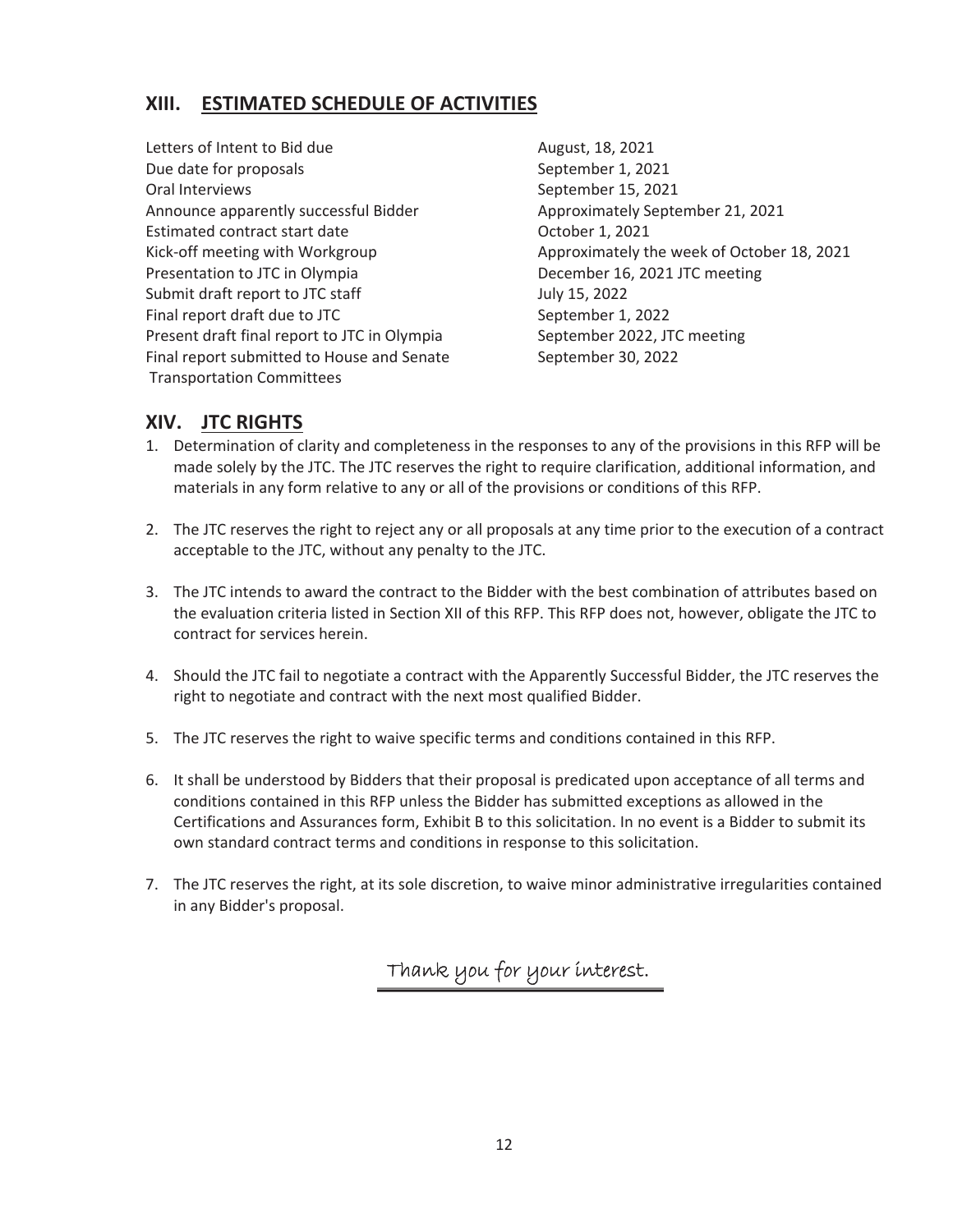#### **GENERAL TERMS AND CONDITIONS**

DEFINITIONS -- As used throughout this contract, the following terms shall have the meaning set forth below:

- A. The "Joint Transportation Committee," or "JTC," shall mean the Washington State Joint Transportation Committee, any division, section, office, unit, or other entity of JTC or any of the officers or other officialslawfully representing the JTC.
- B. "Contractor" shall mean that firm, provider, organization, individual, or other entity performing services under this contract, and shall include all employees of the Contractor.
- C. "Subcontractor" shall mean one not in the employment of the Contractor, who is performing all or part of those services under this contract under a separate contract with the Contractor. The terms "Subcontractor" and "Subcontractors" means Subcontractor(s) in any tier.

ADVANCE PAYMENTS PROHIBITED -- No payment in advance or in anticipation of services or supplies to be provided under this contract shall be made by JTC.

CHANGE OF CONTROL OR PERSONNEL -- Contractor shall promptly and in any case within twenty-four (24) hours notify the JTC Project Manager in writing:

- 1. If any of the representations and warranties of the Contractor set forth in this contract shall cease to be true at any time during the term of this contract;
- 2. Of any material change in the Contractor's management staff;
- 3. Of any change in control of the Contractor or in the business structure of the Contractor;
- 4. Of any other material change in the Contractor's business, partnership, or corporate organization relating to this engagement. All written notices regarding changes in management staff shall contain the same information about newly assigned management staff as was requested by JTC in the RFP and such additional information as may be requested by the JTC. For purposes hereof, the term "management staff" shall mean those persons identified as senior management in any response to a RFP or who otherwise will exercise a major administrative role or major policy or Consultant role to the provision of the Contractor's services hereunder. All written notices regarding changes in control of the Contractor shall contain the same information about any new controlling entity as was requested by JTC in the RFP regarding the Contractor and such additional information as may be requested by JTC.

Approval of these changes rests solely with JTC and will not be unreasonably withheld.

CHANGES AND MODIFICATIONS -- The JTC may, at any time, by written notification to the Contractor, make changes in the general scope of the services to be performed under the contract. If any such changes cause an increase or decrease in the cost of, or the time required for the performance of this contract, an equitable adjustment may be made in the contract price or period of performance, or both, and the contract shall be modified in writing accordingly. Any claim by the Contractor for adjustment under this clause must be asserted within thirty (30) days from the date of Contractor's receipt of the notice of such change; *provided*, however, that the JTC may, upon determining that the facts justify such action, receive and act upon such claim asserted at any time prior to final payment under this contract. Failure to agree to any adjustment shall be a dispute concerning a question of fact within the meaning of the clause of this contract entitled "Disputes." However, nothing in this clause shall excuse the Contractor from proceeding with the contract as changed.

CONFLICT OF INTEREST -- JTC may, by written notice to the Contractor, terminate this contract if it is found after due notice and examination by the JTC that there is a violation of the State Ethics Law Chapter 42.52 RCW; or any similar statute involving the Contractor in the procurement of, or performance under, this contract.

In the event this contract is terminated as provided above, JTC shall be entitled to pursue the same remedies against the Contractor as it could pursue in the event of a breach of the contract by the Contractor. The rights and remedies of JTC provided for in this clause shall not be exclusive and are in addition to any other rights and remedies provided by law. The existence of facts upon which the JTC makes any determination under this clause shall be an issue and may be reviewed as provided in the "Disputes" clause of this contract.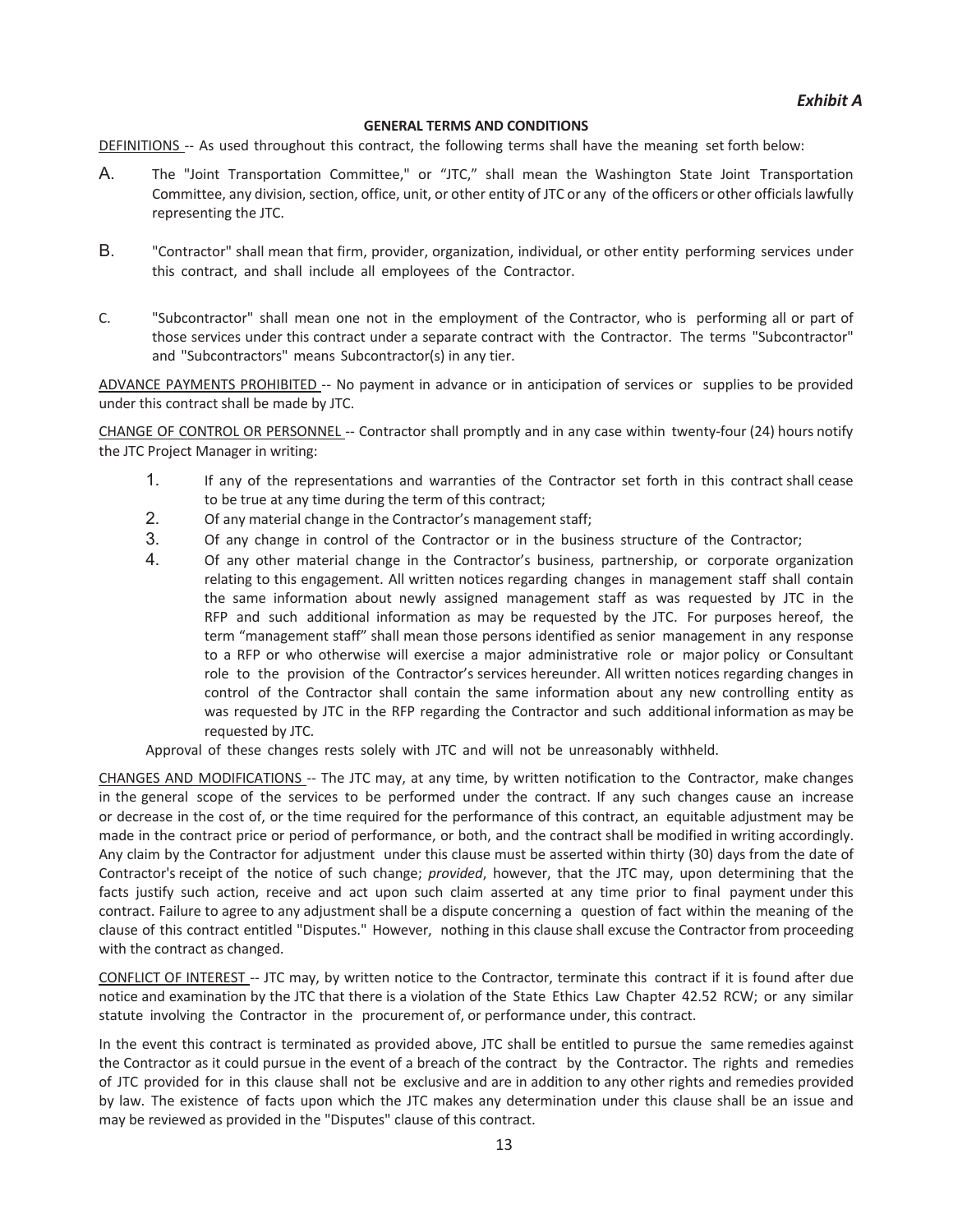CONTRACTOR NOT EMPLOYEE OF THE AGENCY -- The Contractor and his or her employees or agents performing under this contract are not employees or agents of JTC. The Contractor will not hold himself/herself out as or claim to be an officer or employee of JTC or of the state of Washington by reason hereof, nor will the Contractor make any claim or right, privilege or benefit which would accrue to an employee under Chapter 41.06 RCW.

COVENANT AGAINST CONTINGENT FEES -- The Contractor warrants that no person or selling agent has been employed or retained to solicit or secure this contract upon an agreement or understanding for a commission, percentage, brokerage, or contingent fee, excepting bona fide employees or bona fide established agent maintained by the Contractor for the purpose of securing business. JTC shall have the right, in the event of breach of this clause by the Contractor, to annul this contract without liability or, at its discretion, to deduct from the contract price or consideration or recover by other means the full amount of such commission, percentage, brokerage or contingent fee.

DISPUTES – If a dispute should arise between the Contractor and JTC regarding the performance or expected outcomes of the contract, such dispute shall be referred to the JTC Committee Coordinator for review and decision. If the decision by the JTC Committee Coordinator is not satisfactory to the Contractor, the Contractor may request in writing that the dispute be reviewed by the Legislative Members of the JTC Executive Committee. Such written request shall be provided to the JTC Committee Coordinator within five (5) daysfollowing the Committee Coordinator's decision. The Committee Coordinator shall present the written request to the Legislative Members of the JTC Executive Committee at its earliest convenience for review and decision. The decision of the Legislative Members shall become final and binding.

Unless mutually agreed to by the JTC and the Contractor, the work to be performed under this agreement shall not be delayed or stopped during the review of a dispute either by the JTC Committee Coordinator or the JTC Executive Committee.

FORCE MAJEURE -- Neither party shall be liable to the other or deemed in default under this contract for any delay or failure to perform its obligations under this contract if such delay or failure arises from any cause or causes beyond the reasonable control of the parties and without fault or negligence of the parties, including and not limited to acts of God, war, riots, strikes, fire, floods, earthquakes, epidemics, or other similar circumstances.

GOVERNING LAW -- This contract shall be governed by the laws of the state of Washington. In the event of a lawsuit involving this contract, venue shall be proper only in Thurston County. The Contractor, by execution of this contract, acknowledges the jurisdiction of the courts of the state of Washington in this matter.

INDEMNIFICATION -- The contractor shall defend, protect, and hold harmless the state of Washington, JTC, or any employees thereof, from and against all claims, suits or actions arising from the Contractor's acts which are libelous or slanderous, which result in injury to persons or property, which violate a right of confidentiality, or which constitute an infringement of any copyright, patent, trademark, or trade name through use of reproduction of material of any kind.

INDUSTRIAL INSURANCE COVERAGE -- The Contractor shall provide or purchase industrial insurance coverage prior to performing work under this contract as required under Title 51 RCW. JTC will not be responsible for payment of industrial insurance premiums or for any other claim or benefit for this Contractor, or any Subcontractor or employee of the Contractor, which might arise under the industrial insurance laws during performance of duties and services under this contract.

LICENSING, ACCREDITATION AND REGISTRATION -- The Contractor shall comply with all applicable local, state and federal licensing, accreditation, and registration requirements and standards, necessary for the performance of this contract.

LIMITATION OF AUTHORITY -- Only the JTC shall have the express, implied, or apparent authority to alter, amend, modify or waive any clause or condition of this contract. Furthermore, any alteration, amendment, modification, or waiver of any clause or condition of this contract is not effective or binding unless made in writing and signed by the JTC.

NONASSIGNABILITY -- Neither this contract, nor any claim arising under this contract, shall be transferred or assigned by the Contractor.

NONDISCRIMINATION -- During the performance of this contract, the Contractor shall comply with all federal and state nondiscrimination laws, regulations, and policies.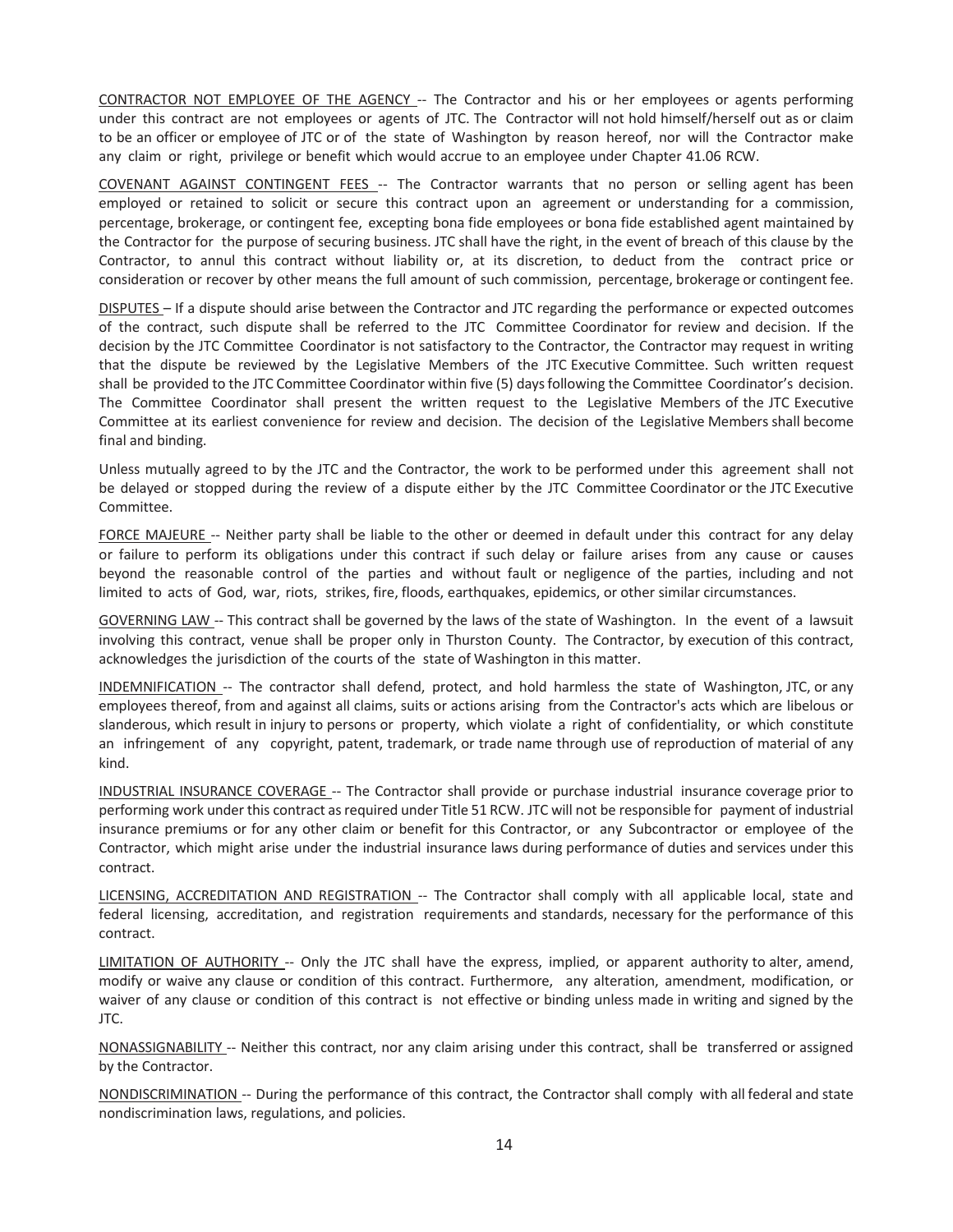NONCOMPLIANCE WITH NONDISCRIMINATION LAWS -- In the event of the Contractor's noncompliance or refusal to comply with any nondiscrimination law, regulation, or policy, this contract may be rescinded, canceled, or terminated in whole or in part, and the Contractor may be declared ineligible for further contracts with JTC. The Contractor shall, however, be given a reasonable time in which to cure this noncompliance. Any dispute may be resolved in accordance with the "Disputes" procedure set forth herein.

PAYMENT OF TAXES -- Contractor shall pay all applicable taxes assessed on the compensation received under this contract and shall identify and pay those taxes under Contractor's federal and state identification number(s).

RECORDS, DOCUMENTS AND REPORTS -- The Contractor shall maintain books, records, documents, data and other evidence of accounting procedures and practices which sufficiently and properly reflect all direct and indirect costs of any nature expended in the performance of this contract. These records shall be subject at all reasonable times to inspection, review, or audit by personnel duly authorized by the JTC, State Auditor or state or federal officials so authorized by law, regulation, or contract. The Contractor will retain all books, records, documents, and other materials relevant to this contract for six (6) years after the date of final payment and make them available for inspection by persons authorized under this provision.

If any litigation, claim or audit is started before the expiration of the six (6) year period, the records shall be retained until all litigation claims, or audit findings involving the records have been resolved.

REGISTRATION WITH DEPARTMENT OF REVENUE -- The Contractor shall complete registration with the Department of Revenue, https://dor.wa.gov/doing-business/register-my-business, and be responsible for payment of all taxes due on payments made under this contract.

RIGHT OF INSPECTION -- The Contractor shall provide right of access to its facilities to the JTC, or any of its officers, or to any other authorized agent or official of the state of Washington or the federal government at all reasonable times, in order to monitor and evaluate performance, compliance, and/or quality assurance under this contract.

RIGHTS IN DATA -- Unless otherwise provided, data which originates from this contract shall be "works for hire" as defined by the U.S. Copyright Act and shall be owned by JTC. Data shall include, but not be limited to: working papers, reports, documents, pamphlets, advertisements, books, magazines, surveys, studies, computer programs, films, tapes, and/or sound reproductions. Ownership includes the right to copyright, patent, register, and the ability to transfer these rights.

Data which is delivered under the contract, but which does not originate therefrom shall be transferred to JTC with a nonexclusive, royalty-free, irrevocable license to publish, translate, reproduce, deliver, perform, dispose of, and to authorize others to do so; *provided*, that such license shall be limited to the extent which the Contractor has a right to grant such a license. The Contractor shall exert all reasonable effort to advise JTC, at the time of delivery of data furnished under this contract, of all known or potential invasions of privacy contained therein and of any portion of such document which was not produced in the performance of this contract. JTC shall receive prompt written notice of each notice of claim of copyright infringement received by the Contractor with respect to any data delivered under this contract. JTC shall have the right to modify or remove any restrictive markings placed upon the data by the Contractor.

SAFEGUARDING OF INFORMATION -- The use or disclosure by any party of any information concerning JTC for any purpose not directly connected with the administration of JTC or the Contractor's responsibilities with respect to services provided under this contract is prohibited except by written consent of the JTC.

SAVINGS -- In the event funding from state, federal, or other sources is withdrawn, reduced, or limited in any way after the effective date of this contract and prior to normal completion, JTC may terminate the contract under the "Termination for Convenience" clause, without the five-day notice requirement, subject to renegotiation under those new funding limitations and conditions.

SCOPE OF CONTRACT -- This contract and the attachments incorporate all the contracts, covenants, and understandings between the parties concerning the subject matter, and all such covenants, agreements, and understandings have been merged into this contract. No prior contract or understandings, verbal or otherwise, of the parties or their agents shall be valid or enforceable unless embodied in this contract.

SEVERABILITY – The provisions of this contract are intended to be severable. If any term or provision is illegal or invalid for any reason whatsoever, such illegality or invalidity shall not affect the validity of the remainder of the contract.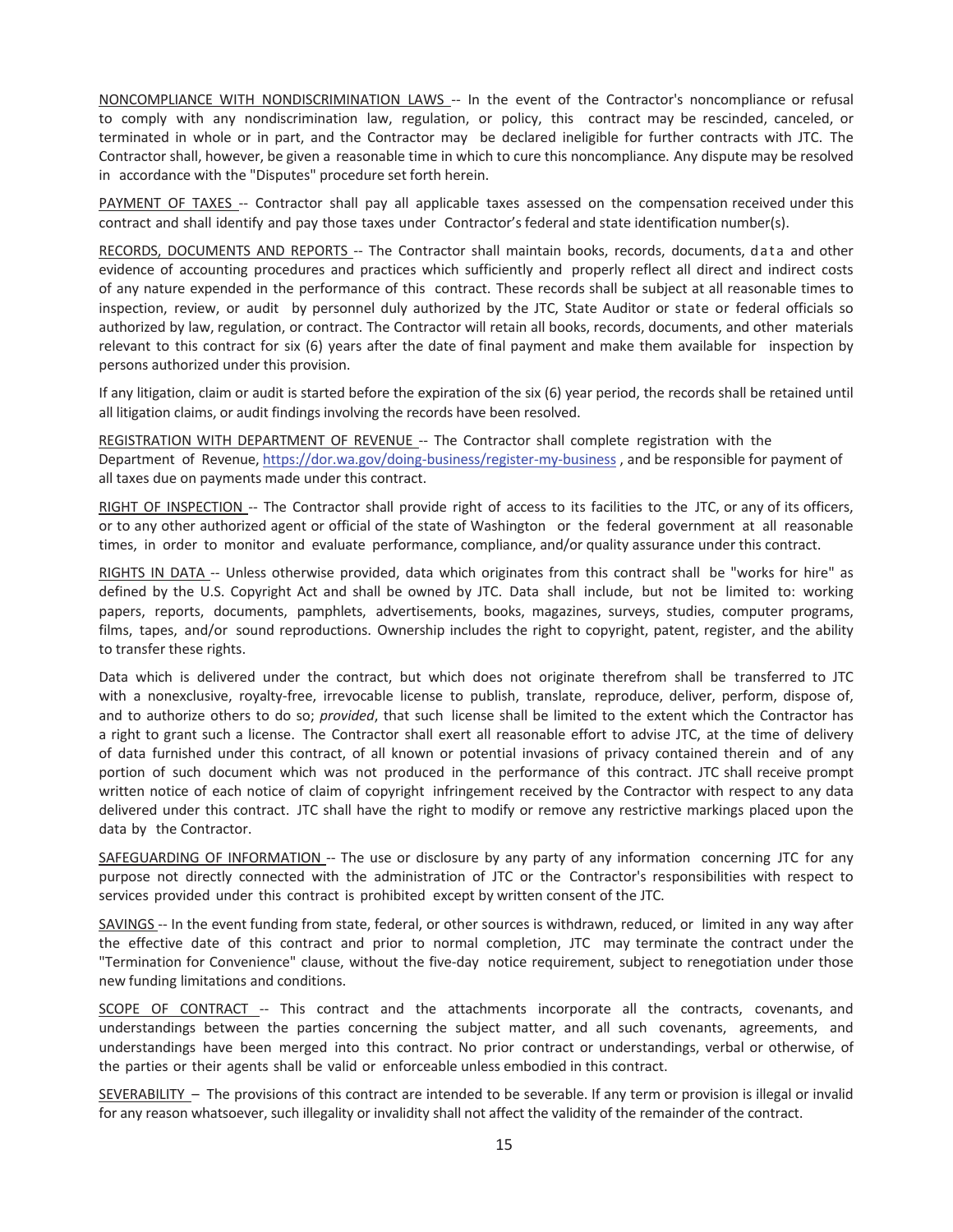SUBCONTRACTING -- Neither the Contractor nor any Subcontractor shall enter into subcontracts for any of the work contemplated under this contract without obtaining prior written approval of the JTC.

TERMINATION FOR CAUSE – In the event the JTC determines the Contractor has failed to comply with the conditions of this contract in a timely manner, the JTC hasthe right to suspend or terminate this contract. In such event the Contractor shall be liable for damages as authorized by law including, but not limited to, any cost difference between the original contract and the replacement or cover contract and all administrative costs directly related to the replacement contract, e.g., cost of the mailing, advertising, and staff time.

A termination shall be deemed a "Terminate for Convenience" if it is determined that the Contractor (i) was not in default, or (ii) failure to perform was outside of his or her control, fault or negligence.

TERMINATION FOR CONVENIENCE -- Except as otherwise provided in this contract, the JTC may, by five (5) days written notice, beginning on the second day after the mailing, terminate this contract in whole or in part when it is in the best interests of JTC. If this contract is so terminated, JTC shall be liable only for payment in accordance with the terms of this contract for services rendered prior to the effective date of termination.

TERMINATION PROCEDURE -- Upon termination of this contract, JTC, in addition to any other rights provided in this contract, may require the Contractor to deliver to JTC any property specifically produced or acquired for the performance of such part of this contract as has been terminated. The provisions of the "Treatment of Assets" clause shall apply in such property transfer.

JTC shall pay to the Contractor the agreed upon price, if separately stated, for completed work and services accepted by JTC, and the amount agreed upon by the Contractor and JTC for (i) completed work and services for which no separate price is stated, (ii) partially completed work and services, (iii) other property or services which are accepted by JTC, and (iv) the protection and preservation of property, unless the termination is for default, in which case the JTC shall determine the extent of the liability of JTC. Failure to agree with such determination shall be a dispute within the meaning of the "Disputes" clause of this contract. JTC may withhold from any amounts due the Contractor such sum as the JTC determines to be necessary to protect JTC against potential loss or liability.

The rights and remedies of JTC provided in this section shall not be exclusive and are in addition to any other rights and remedies provided by law or under this contract.

After receipt of a notice of termination, and except as otherwise directed by the JTC, the Contractor shall:

- 1. Stop work under the contract on the date, and to the extent specified, in the notice;
- 2. Place no further orders or subcontracts for materials, services, or facilities except as may be necessary for completion of such portion of the work under the contract as is not terminated;
- 3. Assign to JTC, in the manner, at the times, and to the extent directed by the JTC, all of the rights, title, and interest of the Contractor under the orders and subcontracts so terminated, in which case JTC has the right, at its discretion, to settle or pay any or all claims arising out of the termination of such orders and subcontracts;
- 4. Settle all outstanding liabilities and all claims arising out of such termination of orders and subcontracts, with the approval or ratification of the JTC to the extent the JTC may require, which approval or ratification shall be final for all the purposes of this clause;
- 5. Transfer title to JTC and deliver in the manner, at the times, and to the extent directed by the JTC any property which, if the contract has been completed, would have been required to be furnished to JTC;
- 6. Complete performance of such part of the work as shall not have been terminated by the JTC; and
- 7. Take such action as may be necessary, or as the JTC may direct, for the protection and preservation of the property related to this contract which is in the possession of the Contractor and in which JTC has or may acquire an interest.

#### TREATMENT OF ASSETS --

1. Title to all property furnished by JTC shall remain in JTC's office. Title to all property furnished by the Contractor, for the cost of which the Contractor is entitled to be reimbursed as a direct item of cost under this contract, shall pass to and vest in JTC upon delivery of such property by the vendor. Title to other property, the cost of which is reimbursable to the Contractor under this contract, shall pass to and vest in JTC upon (i) issuance for use of such property in the performance of this contract, or (ii)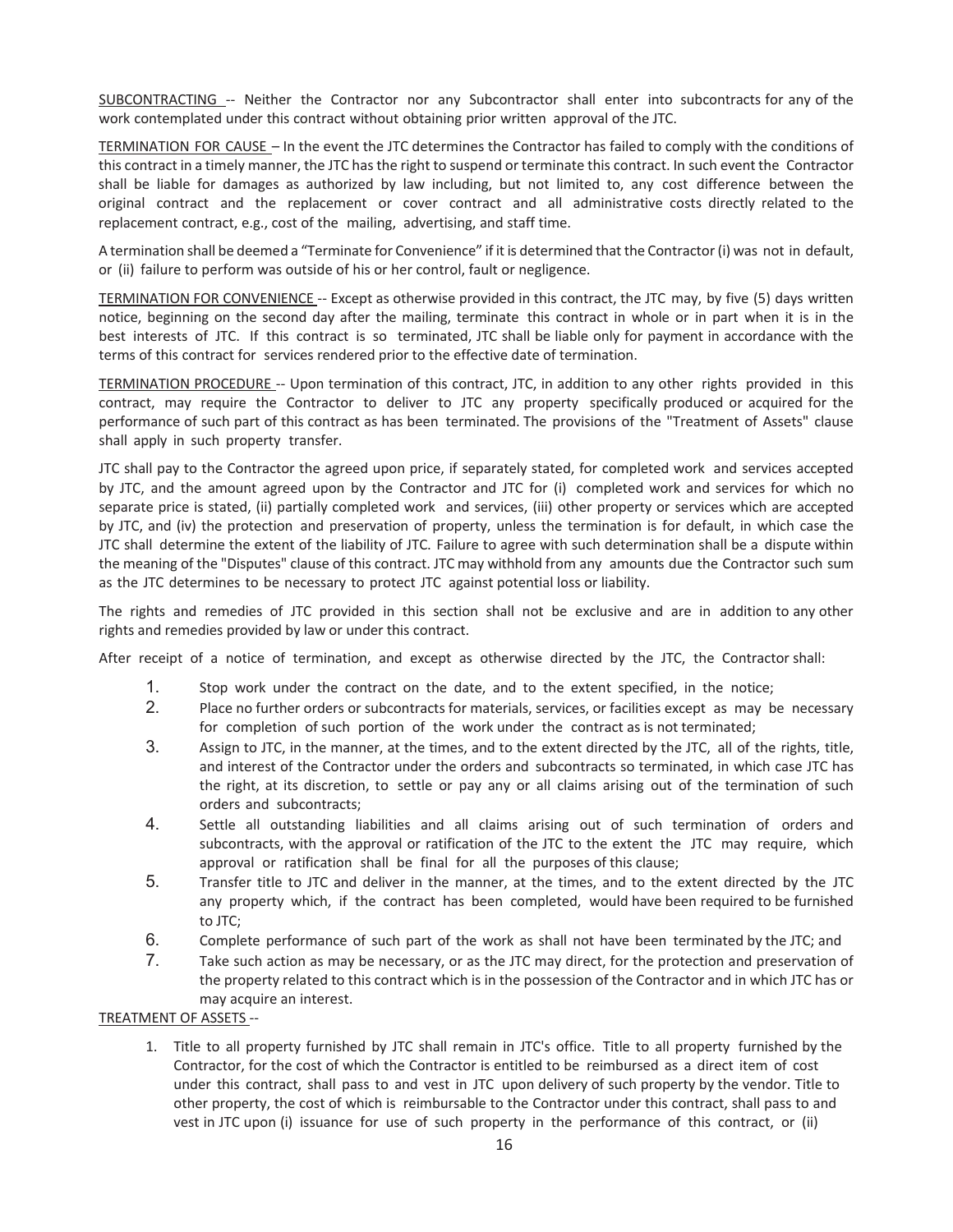commencement of use of such property in the performance of this contract, or (iii) reimbursement of the cost thereof by JTC in whole or in part, whichever first occurs.

- 2. Any property of JTC furnished to the Contractor shall, unless otherwise provided herein or approved by the JTC, be used only for the performance of this contract.
- 3. The Contractor shall be responsible for any loss or damage to property of JTC which results from the negligence of the Contractor or which results from the failure on the part of the Contractor to maintain and administer that property in accordance with sound management practices.
- 4. If any JTC property is lost, destroyed or damaged, the Contractor shall notify JTC immediately and shall take all reasonable steps to protect that property from further damage.
- 5. The Contractor shall surrender to JTC all property of JTC prior to settlement upon completion, termination, or cancellation of this contract.
- 6. All reference to the Contractor under this clause shall also include Contractor's employees, agents, or Subcontractors.

WAIVER OF DEFAULT -- Waiver of any default shall not be deemed to be a waiver of any subsequent default. Waiver of breach of any provision of the contract shall not be deemed to be a waiver of any other or subsequent breach and shall not be construed to be a modification of the terms of the contract unless stated to be such in writing, signed by the JTC and attached to the original contract.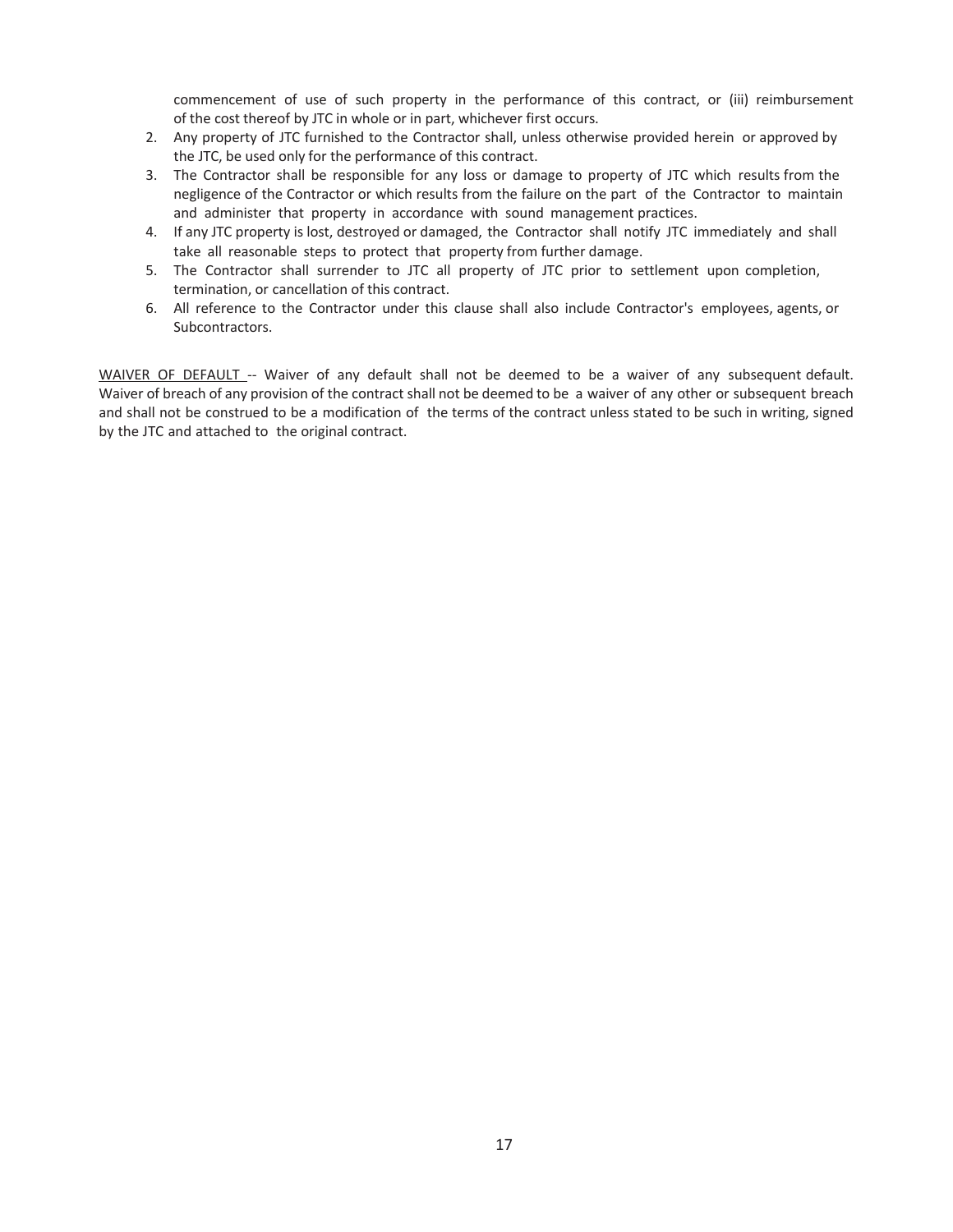#### **CERTIFICATIONS AND ASSURANCES**

I/we make the following certifications and assurances as a required element of the proposal to which it is attached, understanding that the truthfulness of the facts affirmed here and the continuing compliance with these requirements are conditions precedent to the award or continuation of the related contract(s):

- 1. I/we declare that all answers and statements made in the proposal are true and correct.
- 2. The prices and/or cost data have been determined independently, without consultation, communication, or agreement with others for the purpose of restricting competition. However, I/we may freely join with other persons or organizations for the purpose of presenting a single proposal.
- 3. The attached proposal is a firm offer for a period of 60 days following receipt, and it may be accepted by the JTC without further negotiation (except where obviously required by lack of certainty in key terms) at any time within the 60-day period.
- 4. In preparing this proposal, I/we have not been assisted by any current or former employee of the state of Washington whose duties relate (or did relate) to this proposal or prospective contract, and who was assisting in other than his or her official, public capacity. (Any exceptions to these assurances are described in full detail on a separate page and attached to this document.)
- 5. I/we understand that the JTC will not reimburse me/us for any costs incurred in the preparation of this proposal. All proposals become the property of the JTC, and I/we claim no proprietary right to the ideas, writings, items, or samples, unless so stated in this proposal.
- 6. Unless otherwise required by law, the prices and/or cost data which have been submitted have not been knowingly disclosed by the Bidder and will not knowingly be disclosed by him/her prior to opening, directly or indirectly to any other Bidder or to any competitor.
- 7. I/we agree that submission of the attached proposal constitutes acceptance of the solicitation contents and general terms and conditions. If there are any exceptions to these terms, I/we have described those exceptions in detail on a page attached to this document.
- 8. No attempt has been made or will be made by the Bidder to induce any other person or firm to submit or not to submit a proposal for the purpose of restricting competition.
- 9. The bidder certifies that no condition exists with respect to the bidder, or any of its employees, regarding any current or past relationship with the JTC, or other agencies that violate Chapter 42.52 RCW, the "Ethics in Public Service" Law.

Signature of Bidder

\_\_\_\_\_\_\_\_\_\_\_\_\_\_\_\_\_\_\_\_\_\_\_\_\_\_\_\_\_\_\_\_\_\_\_\_\_\_\_\_\_\_\_

\_\_\_\_\_\_\_\_\_\_\_\_\_\_\_\_\_\_\_\_\_\_\_\_\_\_\_\_\_\_\_\_\_\_\_\_\_\_\_\_\_\_\_

Title **Date**